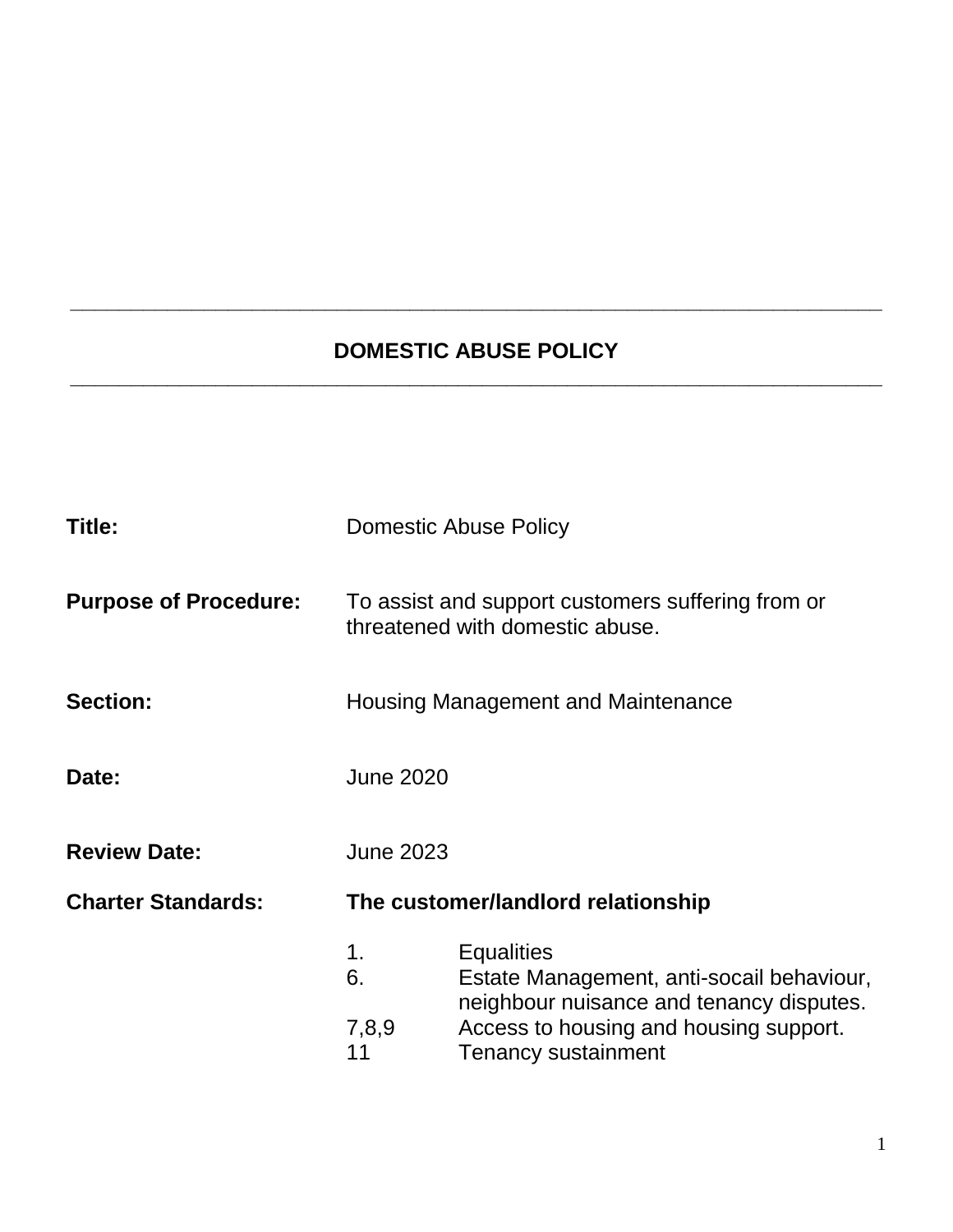# **BLAIRTUMMOCK HOUSING ASSOCIATION**

### **DOMESTIC ABUSE**

#### **INDEX**

| 1.0 | <b>Introduction</b>                                | Page 3-6        |
|-----|----------------------------------------------------|-----------------|
| 2.0 | Responding to a report of domestic abuse           | <b>Page 7-9</b> |
| 3.0 | <b>Directory of Services</b>                       | Page 9          |
| 4.0 | <b>Complaints</b>                                  | Page 9          |
| 5.0 | <b>GDPR</b>                                        | Page 9          |
| 6.0 | <b>Review</b>                                      | Page 9          |
| 7.0 | <b>Appendix- Further information &amp; Support</b> | Page 10-13      |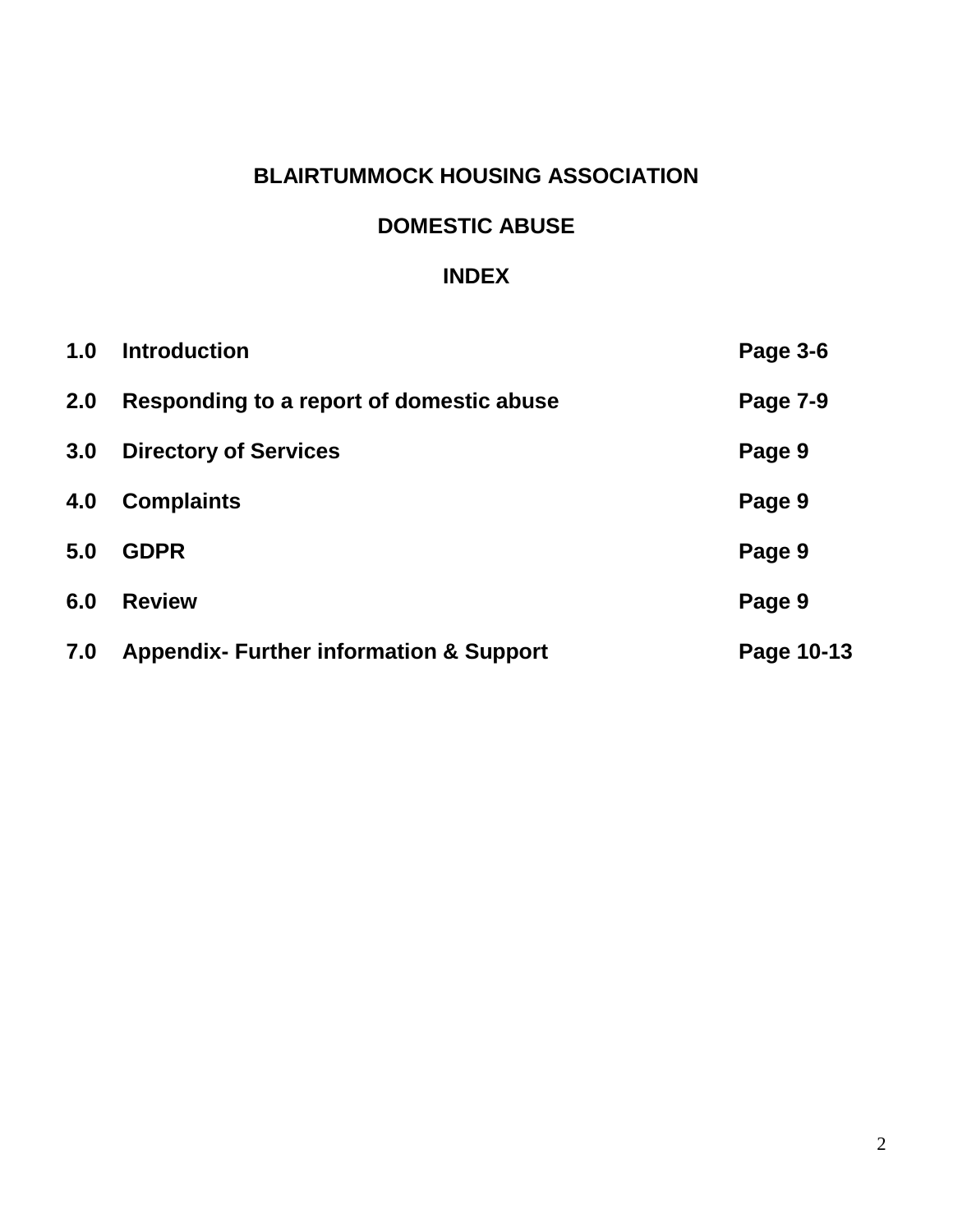# **1.0 INTRODUCTION**

**1.1** Blairtummock Housing Association takes recognition of Scottish Housing Regulator's Housing Charter Standards 1,6,7,8,9 & 11 which state:

**\_\_\_\_\_\_\_\_\_\_\_\_\_\_\_\_\_\_\_\_\_\_\_\_\_\_\_\_\_\_\_\_\_\_\_\_\_\_\_\_\_\_\_\_\_\_\_\_\_\_\_\_\_\_\_\_\_\_\_\_\_\_\_\_\_\_\_**

#### **1. Equalities**

Social landlords perform all aspects of their housing services so that:

 Every tenant and other customer has their individual needs recognised, is treated fairly and with respect, and receives fair access to housing and housing services

#### **6. Estate Management, anti-social behavioiur, neighbour nuisance and tenancy disputes**

Social landlords, working in partnership with other agencies, help to ensure as far as reasonable possible that:

 Tenants and other customers live in well maintained neighbourhoods where they feel safe.

# **7,8,9 Housing Options**

Social landlords work together to ensure that:

- People looking for housing get information that helps them make informed choices and decisions about the range of housing options available to them.
- Tenants and people on housing lists can review their housing options.
- Social landlords ensure that people at risk of losing their homes get advice on preventing homeless.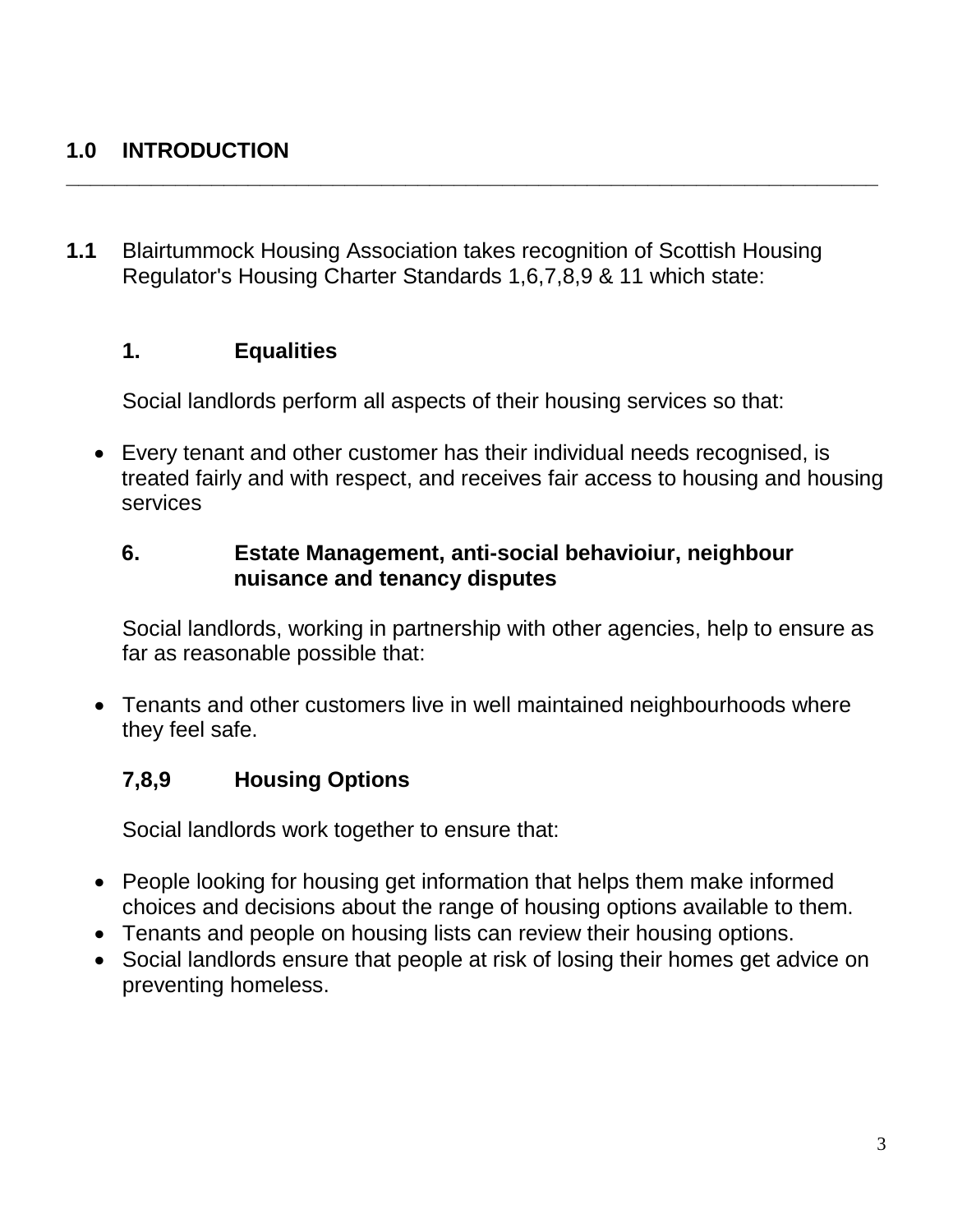# **11. Tenancy Sustainment**

Social landlords ensure that:

 Tenants get the information they need on how to obtain support to remain in their homes and ensure suitable support is available, including services provided directly by the landlord and other organisations.

# **1.2 Legislation**

The following legislation is relevant to this policy;

- Domestic Abuse (Scotland) Act 2018
- Domestic Abuse (Scotland) Act 2011
- Adult Support and Protection (Scotland) Act 2007
- Children (Scotland) Act 1995
- Children's Hearing (Scotland) Act 2011
- Forced Marriage etc (Protection and Jurisdiction (Scotland)) Act 2001
- Protection from Abuse (Scotland) Act 2001
- Housing (Scotland) Act 1987
- Homelessness etc. (Scotland) Act 2003

# **1.3 Overview**

This Policy sets out how Blairtummock Housing Association will take steps to assist and support any persons experiencing or threatened with domestic abuse or violence. The policy applies to all customers to the Association.

BHA will use the Scottish Government definition of domestic abuse, which is:

Domestic Abuse, as gender based violence, can be perpetrated by partners or ex-partners and can include physical abuse (assault and physical attack involving a range of behaviour), sexual abuse (acts which degrade and humiliate women and are perpetrated against their will, including rape) and mental and emotional abuse (such as threats, verbal abuse, racial abuse, withholding money and other types of controlling behaviour such as isolation from family and friends). It can be characterised by a pattern of coercive control often escalating in frequency and severity over time.

Source: National Strategy to address domestic abuse in Scotland, Scottish Partnership on Domestic Abuse, Edinburgh, November 2000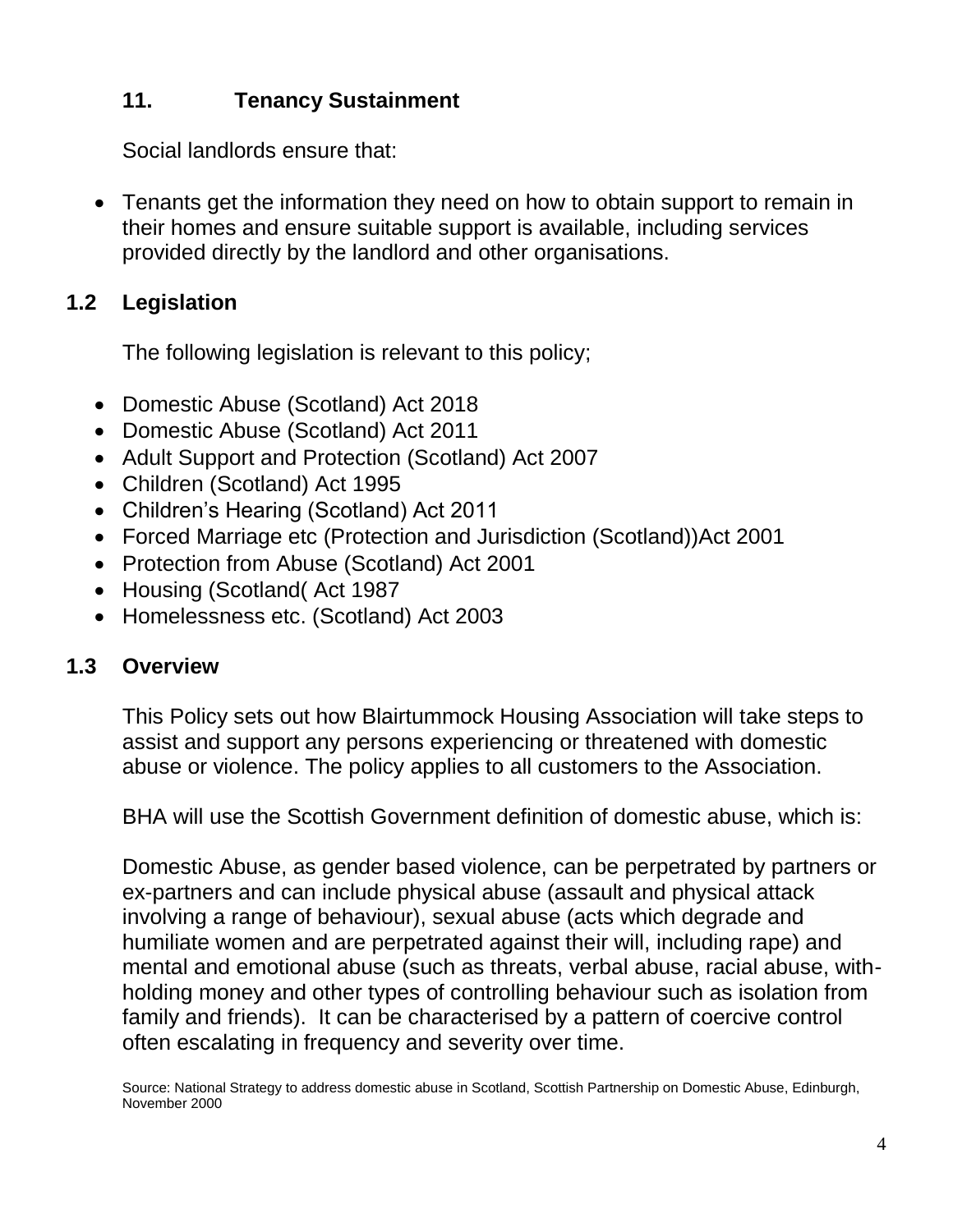**Controlling behaviour** is a range of acts designed to make a person subordinate and/or dependent by:

- Isolating them from sources of support.
- Exploiting their resources and capabilities for personal gain.
- Depriving them of the means needed for independence, resistance and escape and
- Regulating their behaviour.

**Coercive behaviour** is an act or patters of acts of assault, threats, humiliation and intimidation or other abuse that is used to harm, punish or frighten the victim.

# **1.4 Aims of the policy**

BHA have pledged to 'Make A Stand' against domestic abuse. Our Commitment is to:

- Make new tenants aware of BHA's policies relating to rehousing, relationship breakdown and where applicable the implications of joint tenancies.
- Publicise this policy to all tenants and employees, highlighting the consequences for perpetrators.
- Provide advice and information within the office and make information about national and local domestic abuse support services available on our website.
- Appoint Senior Housing Officer as the lead staff member for our activities associated with domestic abuse.

By adopting this policy, BHA aims to:

- Improve overall safety and wellbeing by recognising that domestic abuse is a serious crime which has an adverse impact on the health and wellbeing of individuals, families and communities.
- Increase awareness and understanding of this issue amongst residents and employees.
- Encourage residents and employees to report domestic abuse.
- Facilitate early identification of domestic abuse and offer support and effective intervention to reduce the risk of harm.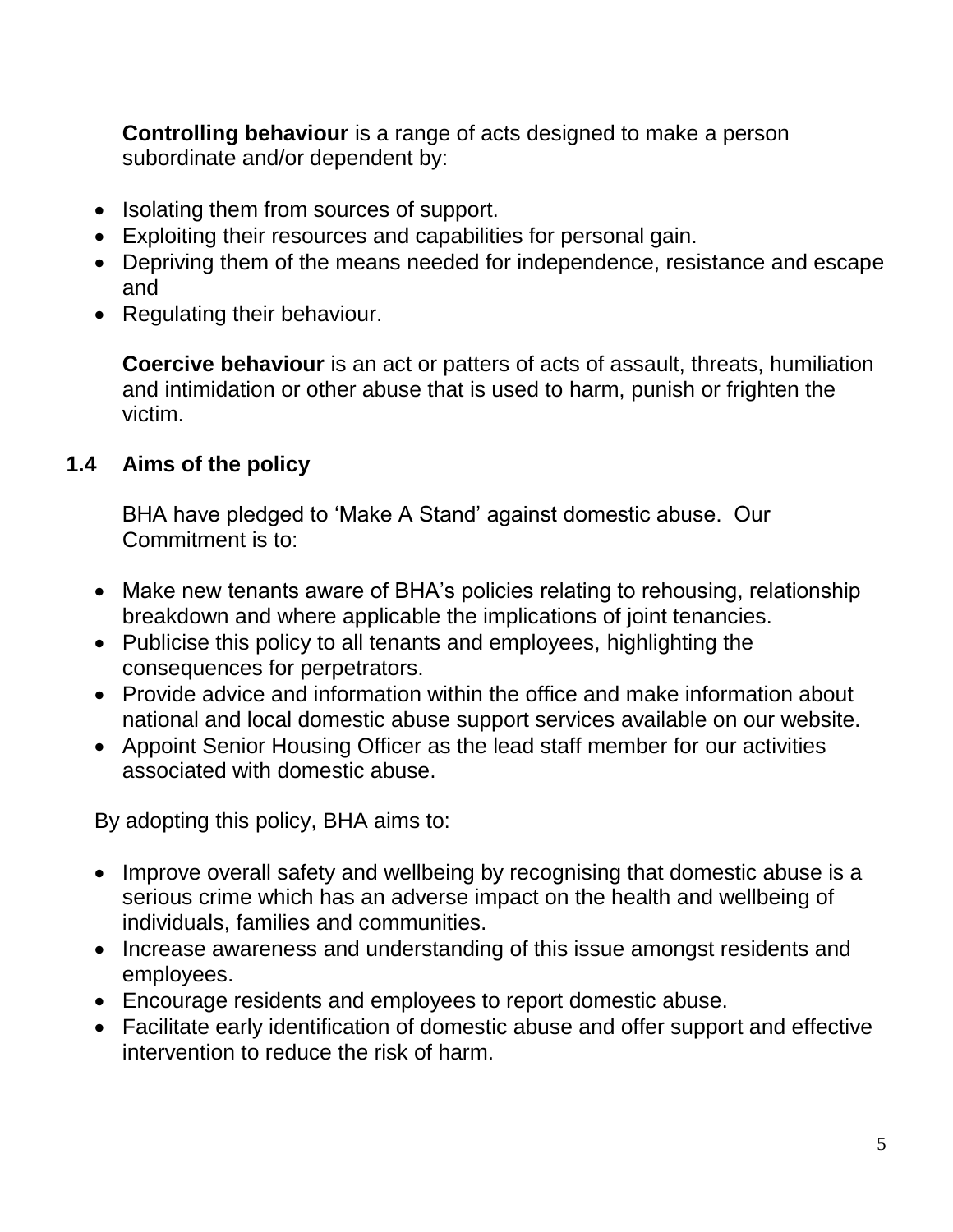- Improve the safety and welfare of adults and children affected by domestic abuse and prevent further incidents by responding rapidly, effectively and consistently to all reports.
- Empower victims by providing information on the options available to them.
- Improve the response to victims through effective engagement of appropriate external enforcement and support agencies.
- Create a consistent approach for recording and monitoring incidents of domestic abuse.
- Inform colleagues of best practice when responding to domestic abuse.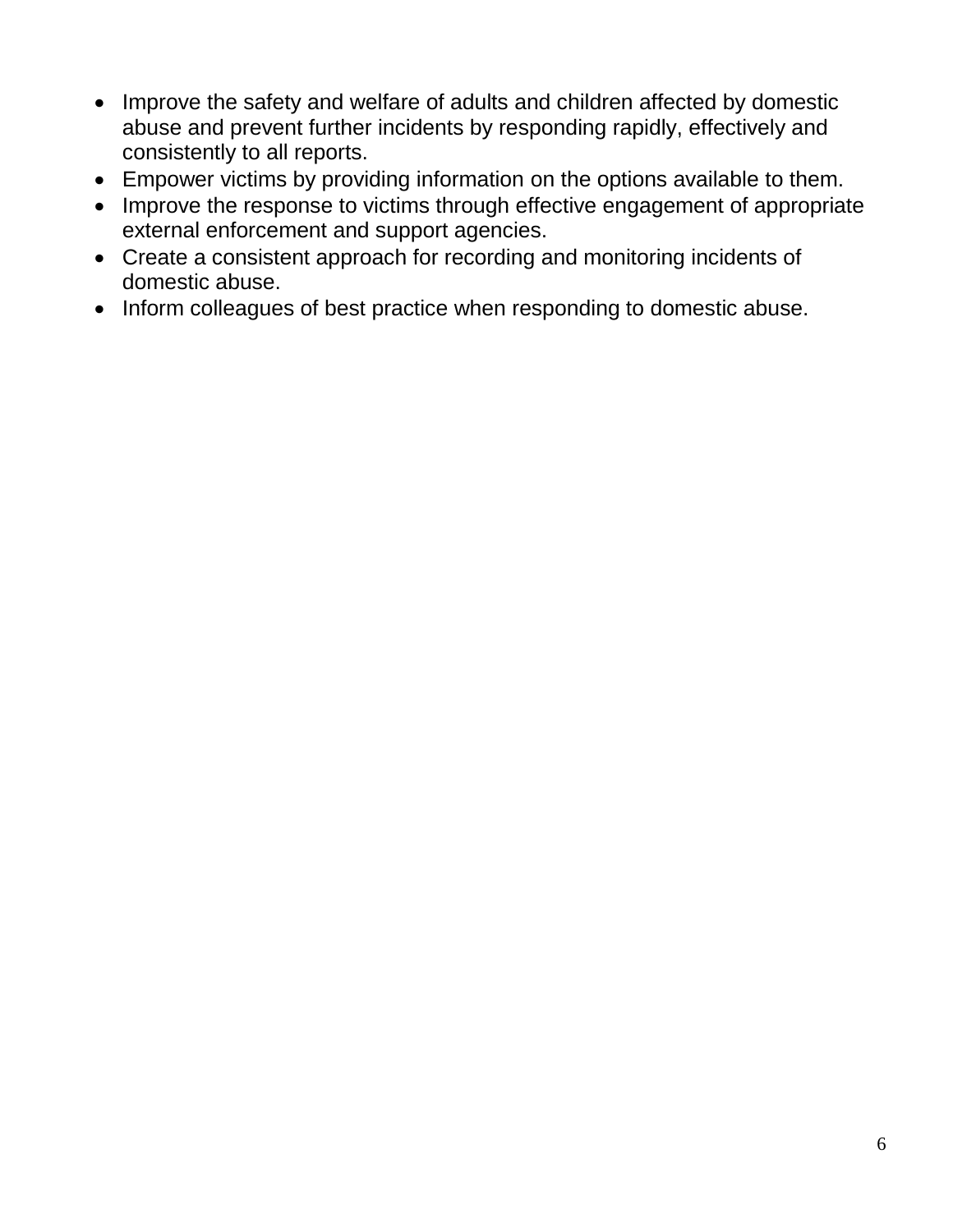We will adopt a survivor centred approach in dealing with domestic abuse whereby:

**\_\_\_\_\_\_\_\_\_\_\_\_\_\_\_\_\_\_\_\_\_\_\_\_\_\_\_\_\_\_\_\_\_\_\_\_\_\_\_\_\_\_\_\_\_\_\_\_\_\_\_\_\_\_\_\_\_\_\_\_\_\_\_\_\_\_**

- If a person feels they are experiencing domestic abuse we will deal with it under this policy.
- We will not require victims to contact the Police or to take legal action before we will provide assistance.
- Where a person is identified as the victim of domestic abuse, any interaction with them will be guided by best practice guidelines.

# **2.1 Multi Agency Approach**

BHA will adopt a multi-agency approach in dealing with victims and perpetrators of domestic abuse, to ensure the safety of the victims, meet their needs, access specialist services and share best practice.

# **2.2 Confidentiality**

Victims will be encouraged to allow BHA to share information with other agencies, including Police and Local Authority departments, to ensure that the full range of civil and criminal action can be pursued and the appropriate assistance provided. However, all information provided will be treated with the utmost confidence and only passed to external agencies with their proper, informed consent.

The exceptions to this will be:

- Where there is a child within the household
- If there is a high risk of serious harm to anyone involved, or
- If we are obliged by law to disclose information.

The Housing Services Manager or Senior Housing Officer must approve any disclosure that does not have the victim's consent.

Information will be shared with work colleagues on a 'strictly need to know basis'. We will adhere to all current data protection requirements.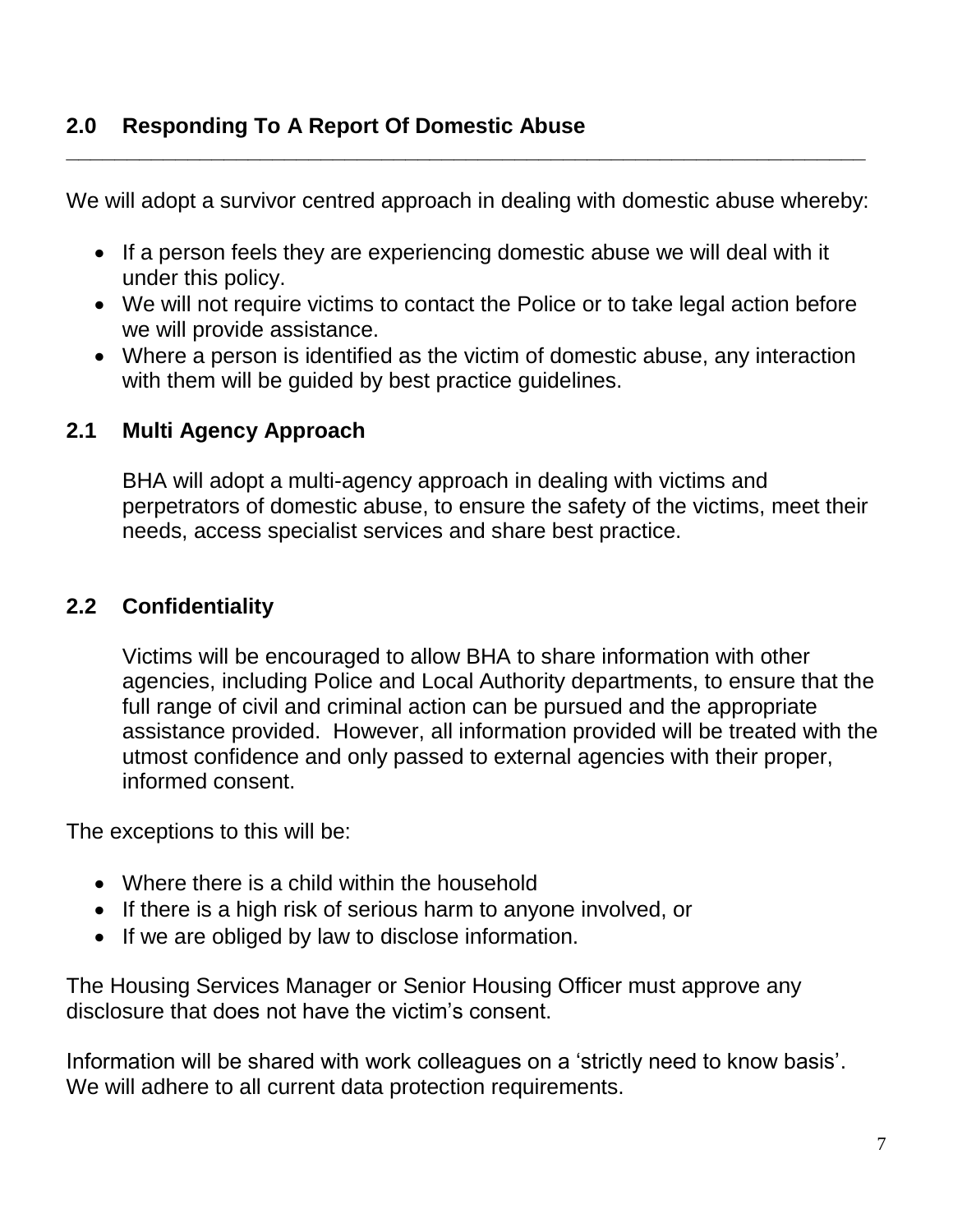# **2.3 Tenancies**

If the individual experiencing domestic abuse is named on the tenancy agreement, they may be able to transfer the tenancy solely into their name.

This will depend on:

- The legal status of the relationship
- Whose name is on the tenancy agreement

If the tenant is married or has a registered civil partnership, the partner will have a right to live with the tenant within the family home, even if their name is not on the tenancy agreement. The tenant will need to apply to the court for an exclusion order to suspend the perpetrators rights to live in your home. The court will grant an exclusion order when it can be shown that it is necessary for a tenants own protection or the protection of their children.

As part of a tenancy agreement, tenants, those living with them and any visitors to a property must not harass or assault any person in the house or neighbourhood for any reason.

As BHA's area of operation is small, discussions around a suitable location for rehousing may be required with the victim and decisions may be informed by external agencies. Our approach will be driven by the victim's choice, we will seek to prevent homelessness and move the perpetrator. If this is not possible, we will use the allocations process to prioritise the victim (group 4 serious housing need) for a new home. However, the default position is to sustain the tenancy and rehouse the perpetrator.

We recognise that every case is different and our response will be tailored to the individual circumstances and needs for the victim. Including:

- Making arrangements for their immediate safety
- Reviewing where possible improving the safety and security of their existing home to enable them to remain there safely
- BHA will not recharge for lock changes and damages due to domestic abuse
- Reporting incidents to the Police, which may result in criminal action against the perpetrator
- Where appropriate, we will work with the Police and other external agencies to seek legal action against the perpetrator, which may include recovery of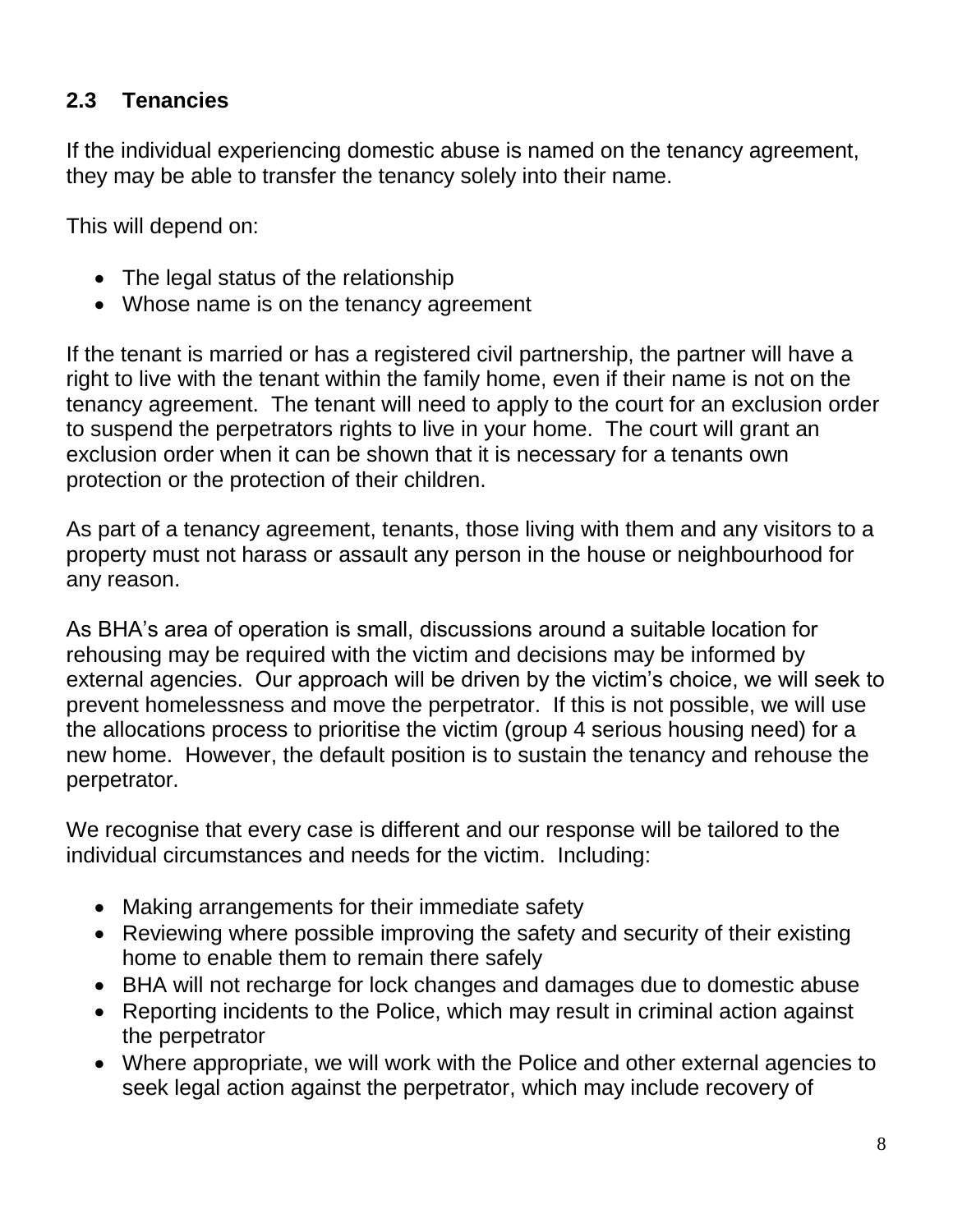possession where other members of the household have left the property due to domestic abuse

 When the victim requires emergency rehousing, BHA will provide advice and assistance on accessing emergency accommodation from Glasgow City Council or Women's Aid

# **3.0 DIRECTORY OF SERVICES**

A directory of services which offers support in relation to domestic abuse can be found in the Appendix of this Policy. Information is also detailed on the Association's website.

### **4.0 COMPLAINTS**

We have a separate Complaints Policy & Procedure. Leaflets and copies of the policy are available from the Association's office and on our website.

### **5.0 GDPR**

The organisation will treat personal data in line with our obligations under the current data protection regulations and our own GDPR Policy. Information rearding how data will be used and the basis for processing data is provided in Blairtummock HA's privacy notice.

#### **6.0 REVIEW**

This Policy will be reviewed every three years, or sooner, in response to any change in legislation.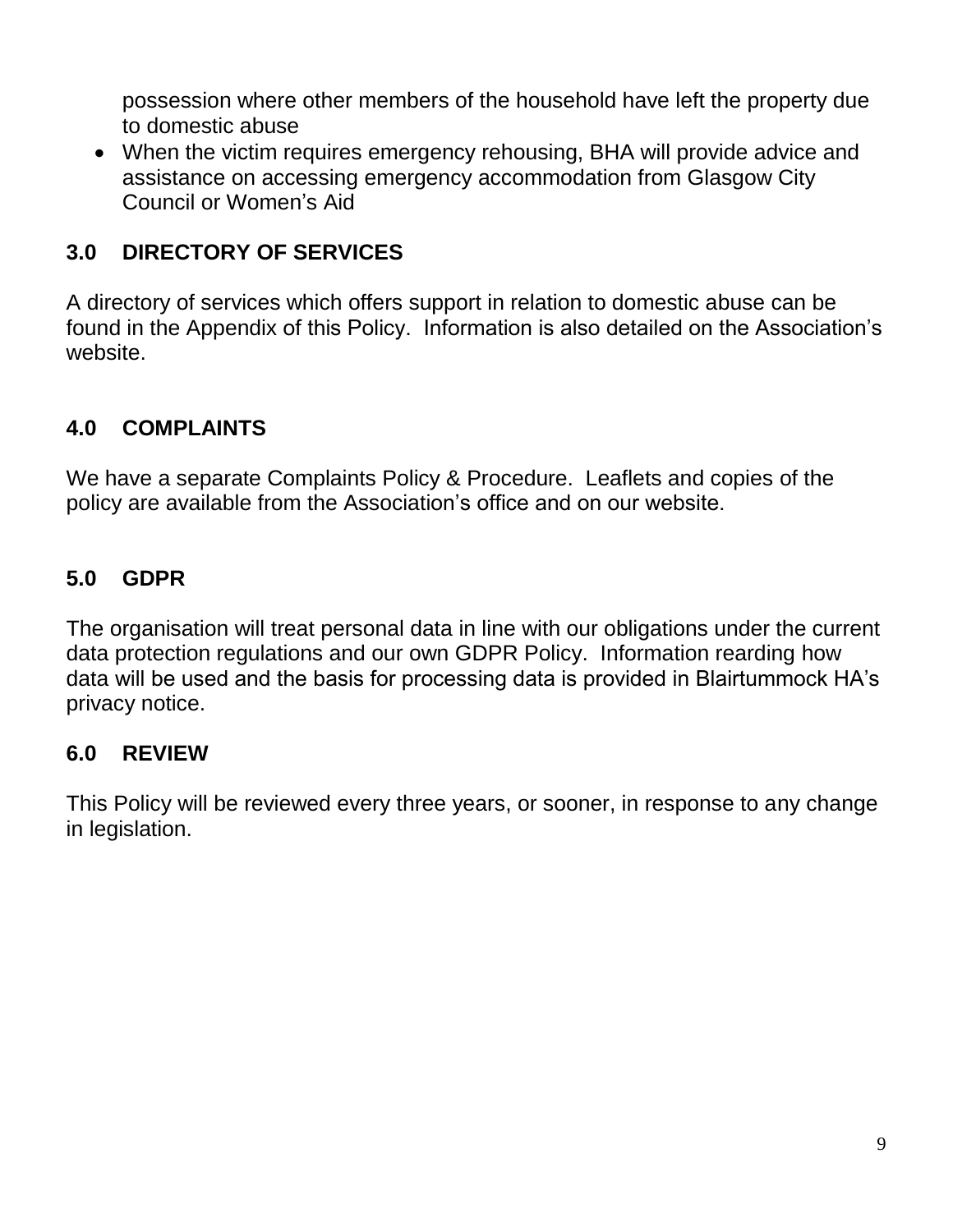# **7.0 APPENDIX**

#### **Further information and Support**

#### **Support for Women Experiencing Domestic Abuse**

#### **Glasgow Women's Aid**

The organisation provides information, support and refuge accommodation to women, children and young people who are experiencing domestic abuse.

Telephone: **0141 553 2022**

### **Glasgow East Women's Aid**

Provides support for women, children and young people who are affected by domestic abuse.

Telephone: **0141 781 0230** Crisis Line: **0141 773 3533** Email: **[collective@gewa.org.uk](mailto:collective@gewa.org.uk)**

#### **Scottish Domestic Abuse and Forced Marriage Helpline**

Free 24-hour helpline on **0800 027 1234** and website offering straightforward advice and information for people facing domestic abuse.

#### **Scottish Women's Rights Centre**

The Scottish Women's Rights Centre helps women aged 16 and over affected by violence and abuse by providing free legal information and advice.

#### Freephone: **08088 010 789**

Tuesdays: 6-9pm; Wednesdays: 1.30 – 4.30pm; Fridays: 10.00am – 1.00pm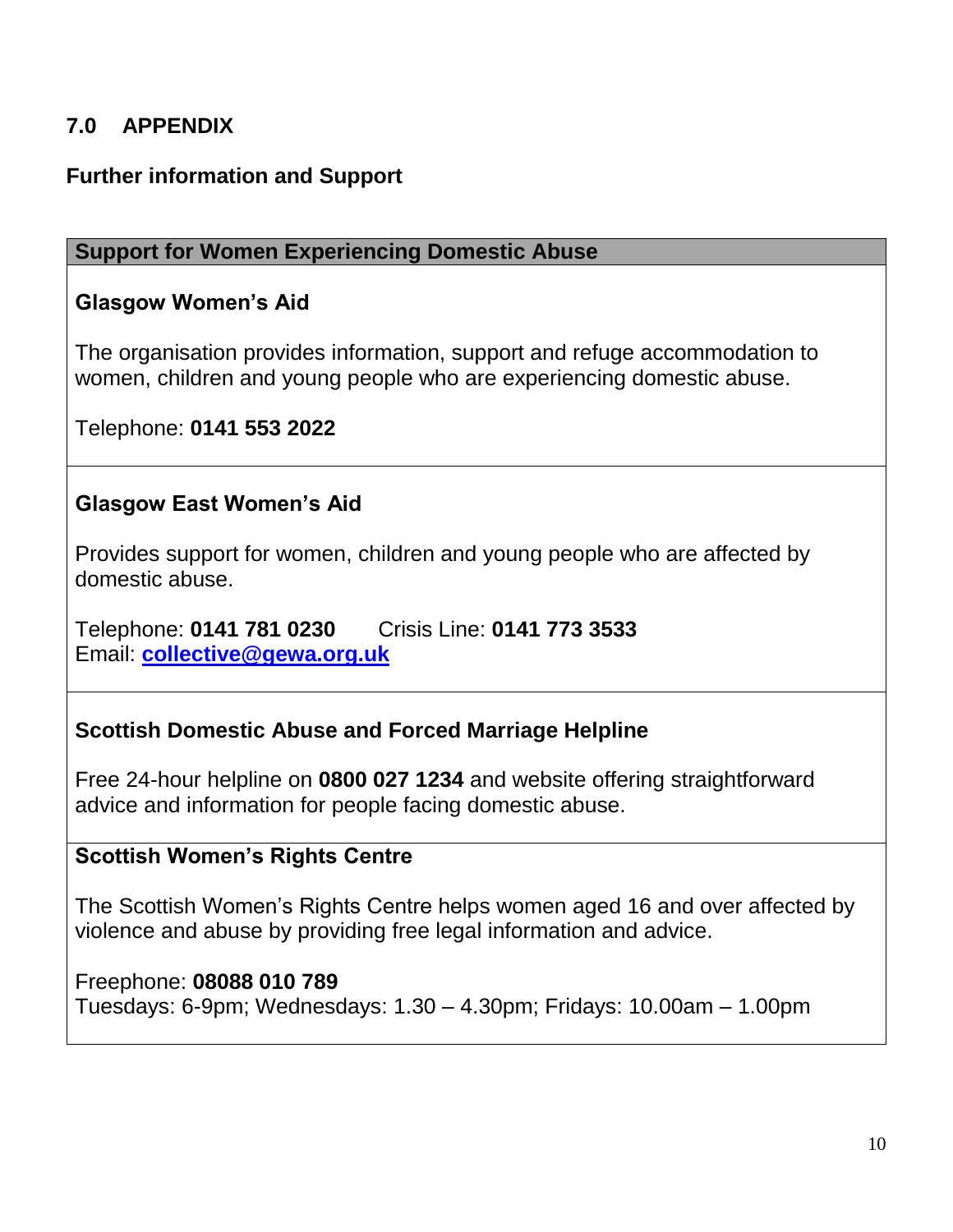# **Rape Crisis Scotland**

Free, confidential information and support for girls and women who have undergone sexual abuse at any time in their lives.

Telephone: **08088 010302**

# **SAY Women**

SAY Women is a voluntary organisation which offers safe and secure accommodation for young women who are survivors of childhood sexual abuse, rape or sexual assault and who are homeless or threatened with homelessness.

Telephone: **0141 552 5803**

#### **Support for BME Women Experiencing Domestic Abuse**

Hemat Gryffe Women's Aid

Hemat Gryffe Woman's Aid provides support and practical help to Asian, black and ethnic minority women who have experienced mental and physical harassment and abuse either from their partner, ex-partner or within the extended family system. They are based in Glasgow and their services include a drop-in centre and refuge. Hemat Gryffe have a 24-hour emergency helpline.

#### Telephone: **0141 353 0859**

#### **Amina**

The Muslim Women's Resource Centre offers a range of support services. You can call their free helpline and on Fridays there is an Imam you can speak to on the helpline. They have offices in Glasgow and Dundee. The languages spoken are Arabic, Bangla, English, Swahili and Urdu.

Telephone: **0808 801301**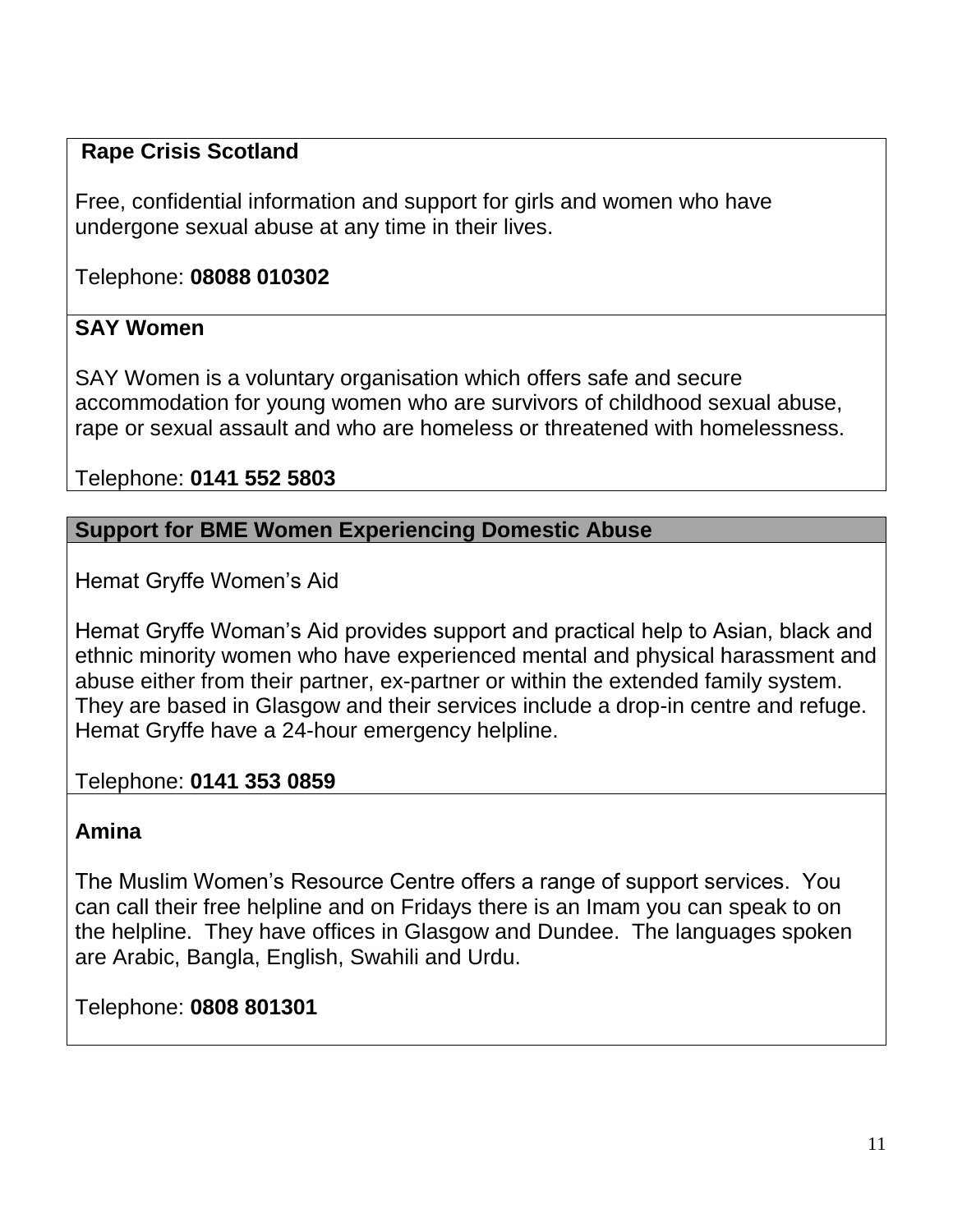# **Muslim Community Helpline**

The Muslim Community Helplline aims to provide any Muslim girl or woman in crisis with a free, confidential listening service and referral to Islamic consultants, plus practical help and information where required.

# Telephone: **0208 904 8193** or **0208 908 6715**

# **Shakti Women's Aid**

This Edinburgh based services run by black women offers advice, information, counselling, support and temporary accommodation for black and minority ethnic women and their children escaping domestic violence. Workers can provide information on housing, benefits, legal issues, immigration, nationality, racial harassment and health. Their support services are available across Edinburgh, the Lothians, Fife, Central Belt and Tayside. Languages spoken include Arabic, Gujarati, Hindi, Punjabi, Singhalese, Swahili and Urdu.

### Telephone: **0131 475 2399**

#### **Support for Men Experiencing Domestic Abuse**

# **Men's Advice Line**

Support and advice for men experiencing domestic abuse.

Telephone: **0808 801 0327**

#### **Survivors UK**

Survivors UK provides support and resources for men who have been sexually abused or raped or experienced any form of sexual violence.

Telephone: 0203 598 3898